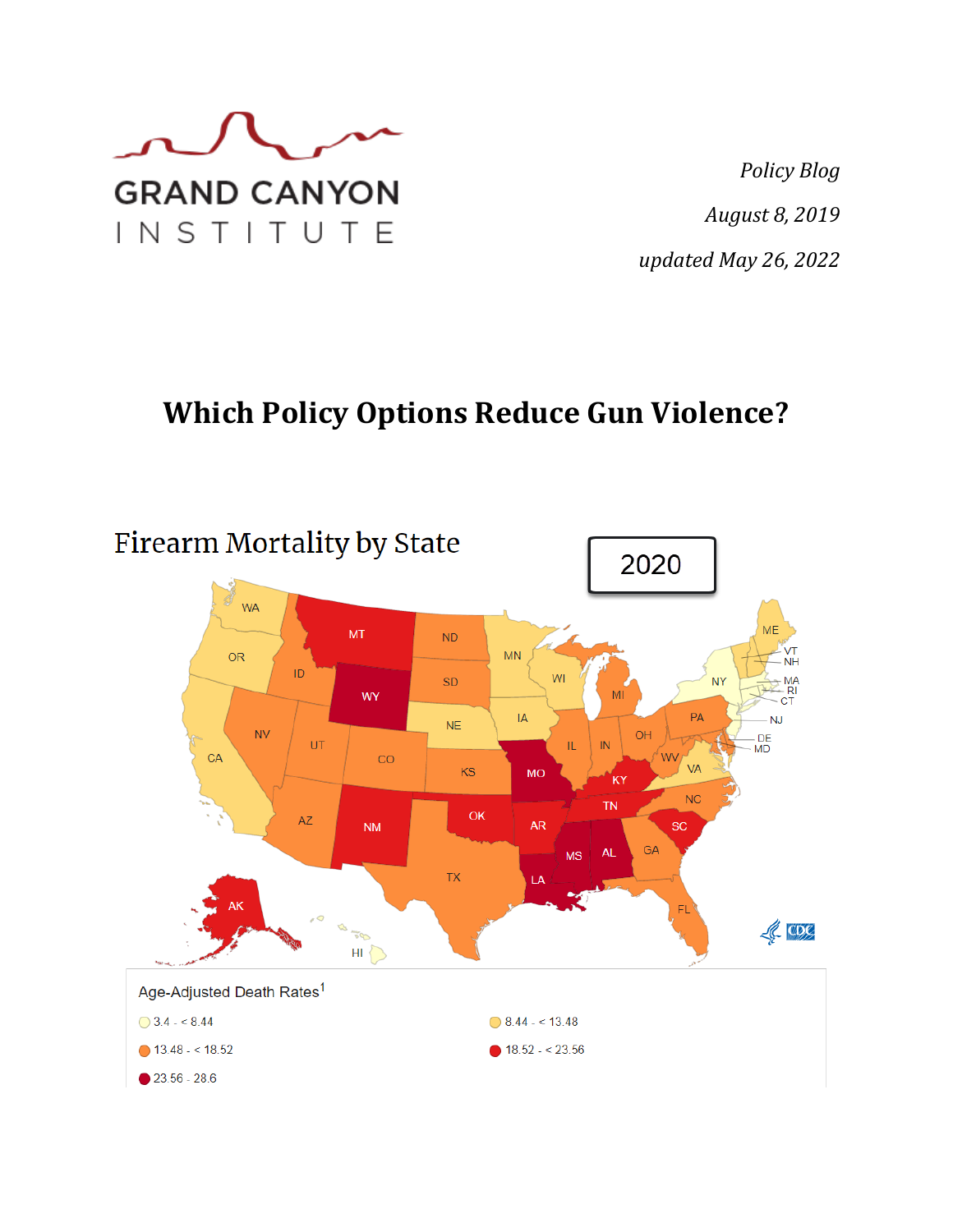[In 2020, Arizona had 1,265 deaths from guns, 385 by homicide, about 1 a day, and 830 were](https://publichealth.jhu.edu/sites/default/files/2022-05/2020-gun-deaths-in-the-us-4-28-2022-b.pdf)  suicides, slightly more than 2 a day.<sup>[1](#page-1-0)</sup> State policies that encourage gun safety have a modest but significant impact on firearm homicide rates, e.g., California's homicide rate is 20% less than Arizona's. However, they have a much more significant impact on firearm suicide rates, as California's firearm suicide rate is about one-third of Arizona's. Though these differences may also reflect other social policies that help alleviate financial and mental stresses that people most at-risk experience.

The first time GCI put out this blog was after the mass shootings in El Paso, Texas and Dayton, Ohio. Today we're focused primarily on mass shootings by an 18 year-old white supremacist targeting African-Americans at a grocery store in Buffalo, 200 miles from where he lived, as well as the shocking school shooting by another disturbed 18 year-old in Uvalde, Texas, that killed two 4th grade teachers and 19 of their students.

Policy in the United States and Arizona toward guns is very different from other potentially dangerous activities. Consider that the perpetrators in these acts of domestic terrorism were too young to legally purchase alcohol, but they could legally purchase a deadly weapon. Likewise, they had to go through training to obtain the driver's license that each used to legally drive the vehicle to the site of their mass murders. But they needed no safety training in order to purchase and discharge their firearms.

We have these regulations in place for public safety reasons. Research showed that alcohol and young drivers was a dangerous combination, so the drinking age was increased and [deaths](https://www.cdc.gov/alcohol/fact-sheets/minimum-legal-drinking-age.htm)  [from auto accidents involving those under 21 dropped significantly.](https://www.cdc.gov/alcohol/fact-sheets/minimum-legal-drinking-age.htm)<sup>[2](#page-1-1)</sup>

When we fly, we take for granted that we need to be careful what we bring and are willing to wait in line to go through the TSA inspection process because even though we are not a terrorist, we recognize the public safety need.

For some reason, many people who support the above public health measures refuse to acknowledge them as it relates to gun safety.

The Grand Canyon Institute (GCI) has not conducted original research on the topic of reducing gun violence. However, it has taken this opportunity to review related studies in an effort to contribute to the discussion as policymakers in Arizona and Washington, D.C. consider public policy options.

Essentially, if we could do just three things to assure gun safety, it would be. 1) Require people who wish to purchase a firearm to get a license to do so from their local police department. This is one of the most effective methods to ensure gun safety. 2) Create a nationwide electronic data base that tracks gun purchases. Currently, after the fact we can track where purchases were done, but law enforcement has no tool to pre-emptively identify risk, such as the two semi-automatic rifle purchases of the Texas shooter right after he turned 18.

<span id="page-1-0"></span><sup>&</sup>lt;sup>1</sup> Davis, Ari, Lisa Geller et al.(2022), "A Year in Review: 2020 Gun Deaths in the U.S.," The Johns Hopkins Center for Gun Violence Solutions, April 28, https://publichealth.jhu.edu/sites/default/files/2022-05/2020-gun-deaths-in-theus-4-28-2022-b.pdf.

<span id="page-1-1"></span><sup>&</sup>lt;sup>2</sup> Centers for Disease Control, "A Minimum Legal Drinking Age (MLDA) of 21 Saves Lives and Protects Health," [Minimum legal drinking age of 21 saves lives | CDC.](https://www.cdc.gov/alcohol/fact-sheets/minimum-legal-drinking-age.htm)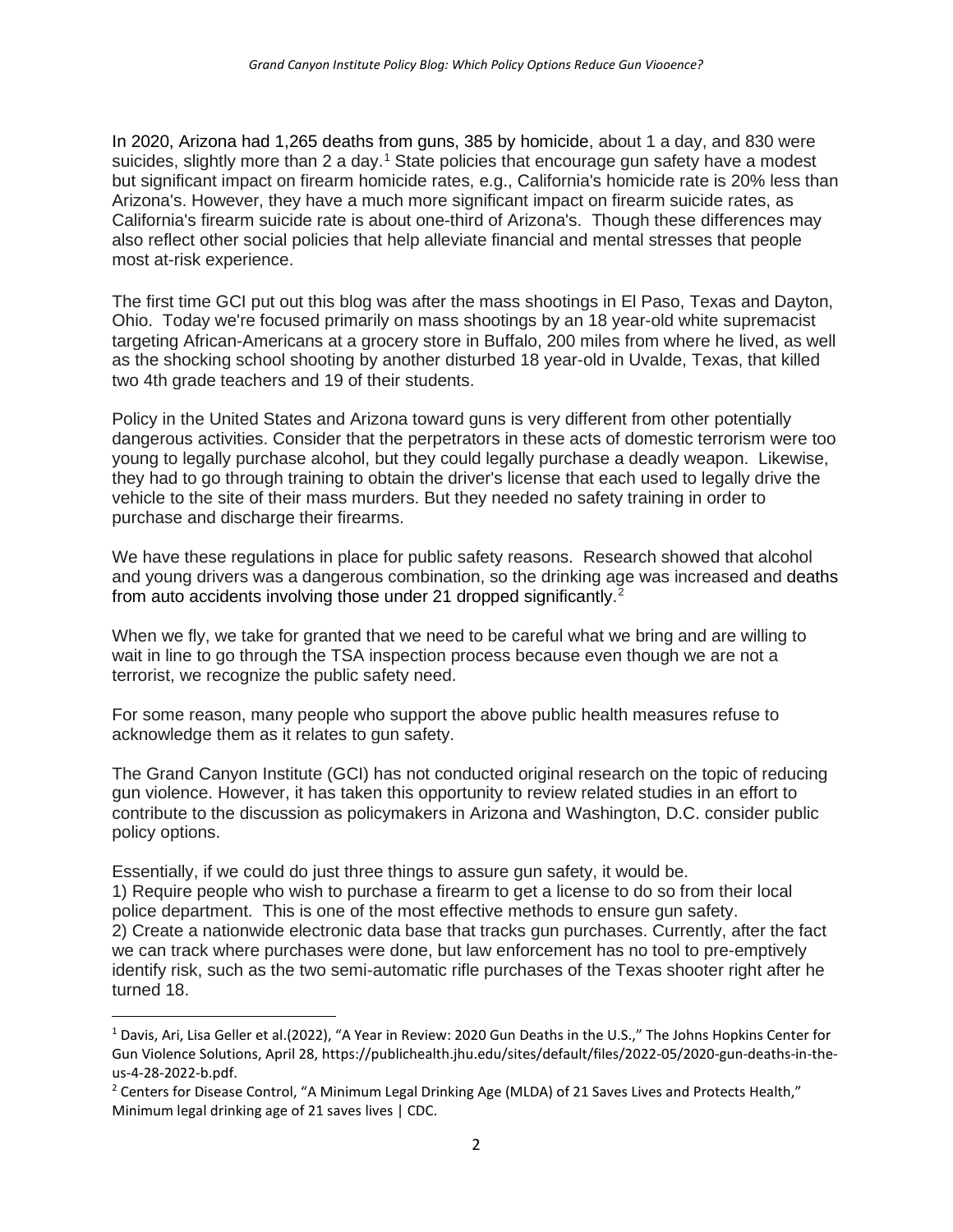3) Red Flag Laws--these are most helpful in preventing suicides by temporarily or permanently preventing individuals deemed to be a potential danger to themselves or others from procuring a firearm. These only work, though, if data bases used to conduct background checks are well integrated with mental health records as well as past violent offenses.

#### **What Works--The Details**

Focus should be brought on Congress to the degree that better research on gun violence would be useful. Only recently has the Dickey Amendment, which prohibited the Centers for Disease Control from researching gun violence, been lifted after the Parkland gun massacre, [and only](https://www.nytimes.com/2021/03/27/us/politics/gun-violence-research-cdc.html)  recently [has Congress begun to fund research.](https://www.nytimes.com/2021/03/27/us/politics/gun-violence-research-cdc.html) [3](#page-2-0)

However, [the Tiahrt amendment remains in place,](https://www.thetrace.org/2022/05/congress-letter-quigley-atf-gun-dealer/) which restricts the ability of the Bureau of Alcohol, Tobacco and Firearms (ATF) from developing an electronic database to track firearms that could be shared with researchers or law enforcement.<sup>[4](#page-2-1)</sup> So while gun traces are conducted after a crime has been committed, those traces are done through paper trail rather than computerized methods, which is both costly and time consuming. Pro-active uses to identify individuals who might be stockpiling a dangerous weapons cache, such as the Las Vegas shooter, is made extremely cumbersome and difficult by the [Tiahrt Amendment.](https://fas.org/sgp/crs/misc/RS22458.pdf)<sup>[5](#page-2-2)</sup>

| <b>Summary of Policy Options</b>                          |                                                                                                                                                                            |
|-----------------------------------------------------------|----------------------------------------------------------------------------------------------------------------------------------------------------------------------------|
| <b>Policy Option</b>                                      | <b>Research Findings</b>                                                                                                                                                   |
| Banning assault weapons,<br>limits on high capacity clips | Likely to reduce number killed in mass shootings-not<br>conclusive on reducing number of mass shootings due<br>to limited data. 1994 Assault weapons ban had<br>loopholes. |
| Universal background checks                               | May reduce homicide rates up to 15%. <sup>6</sup> But some<br>recent studies indicate a far smaller impact.                                                                |
|                                                           | Studies do identify one very effective means of<br>implementing universal background checks is                                                                             |

<span id="page-2-0"></span><sup>&</sup>lt;sup>3</sup> Stolberg, Sheryl Gay (2021), "Can New Gun Violence Research Find a Path Around the Political Stalemate," The New York Times, March 27[, CDC Funding Gun Violence Research for First Time in Decades -](https://www.nytimes.com/2021/03/27/us/politics/gun-violence-research-cdc.html) The New York Times [\(nytimes.com\)](https://www.nytimes.com/2021/03/27/us/politics/gun-violence-research-cdc.html)

<span id="page-2-1"></span><sup>4</sup> Barton, Champe, "'Americans Have Had Enough': Lawmakers Demand ATF Transparency over Gun Store Inspections," The Trace[, Congressional Dems Demand ATF Gun Store Inspections Data \(thetrace.org\).](https://www.thetrace.org/2022/05/congress-letter-quigley-atf-gun-dealer/)

<span id="page-2-2"></span><sup>5</sup> Sources to consult: "Executive Summary." National Research Council. 2005. *Firearms and Violence: A Critical Review*. Washington, DC: The National Academies Press. doi: 10.17226/10881. "Krouse, William J. (2009), "Gun Control: Statutory Disclusure Limitations on ATF Firearms Trace Data and Multiple Handgun Sales Reports,"

Congressional Research Service, May 27, [https://fas.org/sgp/crs/misc/RS22458.pdf.](https://fas.org/sgp/crs/misc/RS22458.pdf) Dooley, Erin (2017), "Here's why the federal government can't study gun violence," ABC News, Oct. 6, [https://abcnews.go.com/US/federal](https://abcnews.go.com/US/federal-government-study-gun-violence/story?id=50300379)[government-study-gun-violence/story?id=50300379.](https://abcnews.go.com/US/federal-government-study-gun-violence/story?id=50300379)

<span id="page-2-3"></span><sup>6</sup> Siegel, Michael, Molly Pahn, Ziming Xua, Eric Fllegler, and David Hemenway (2019), "The Impact of State Firearms Laws on Homicide and Suicide Deaths in the U.S., 1991-2016: a Panel Study," Journal of General Internal Medicine, March. https://link.springer.com/article/10.1007%2Fs11606-019-04922-x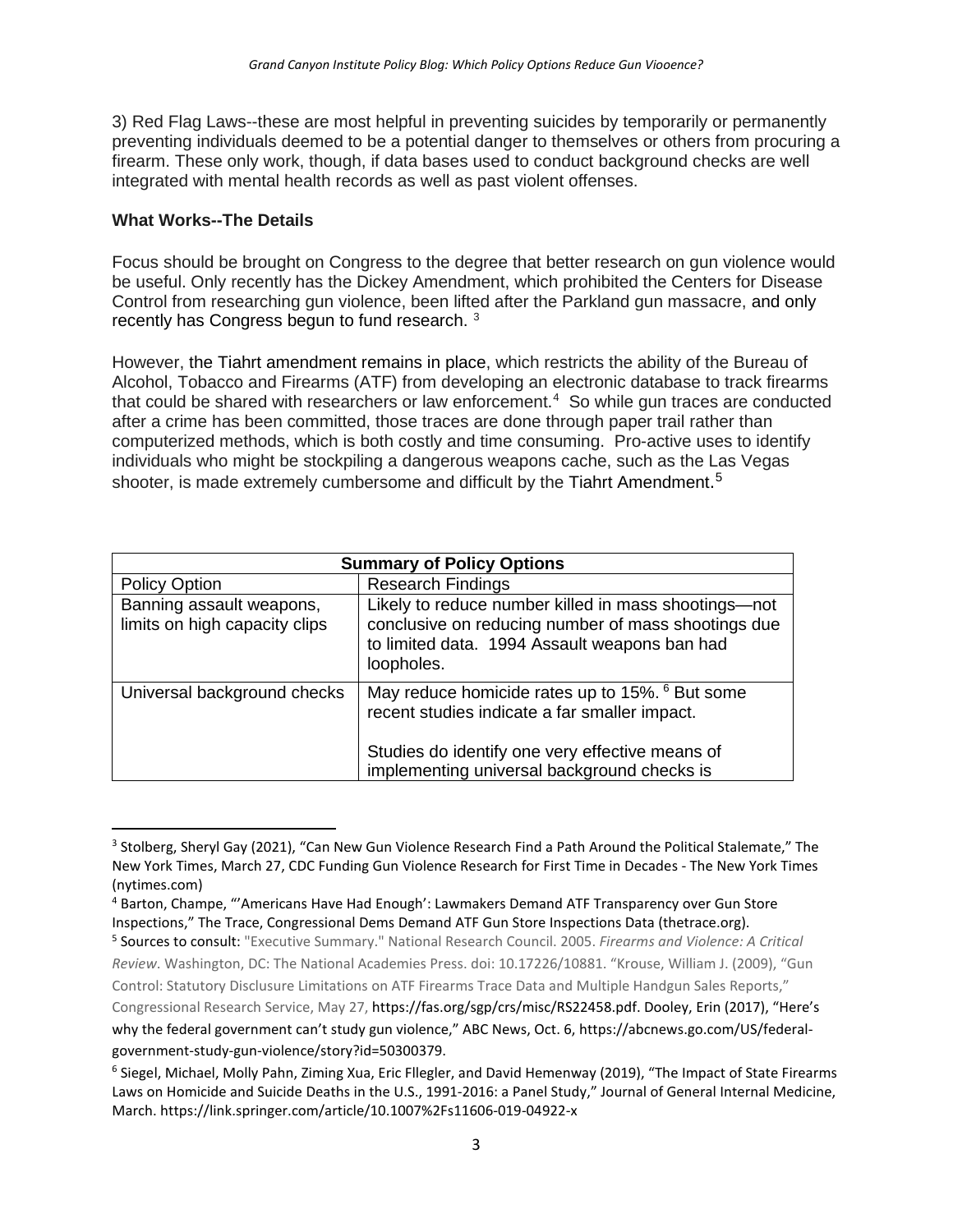|                                                                                       | <b>permit-to-purchase</b> that includes a background check<br>and must be obtained from a local police department. <sup>7</sup><br>Studies have found this reduced gun-related<br>homicides from 14 to 40%.                                                                                                                                                                                                                                        |
|---------------------------------------------------------------------------------------|----------------------------------------------------------------------------------------------------------------------------------------------------------------------------------------------------------------------------------------------------------------------------------------------------------------------------------------------------------------------------------------------------------------------------------------------------|
| Prohibiting all violent<br>offenders (including<br>misdemeanors) from owning<br>a gun | Linked with a reduction in homicide rates of about<br>$15\%$ . $8$                                                                                                                                                                                                                                                                                                                                                                                 |
| Shall issue & Permitless carry                                                        | No effect to an increase of about 9% in homicides<br>(studies vary). $9$ Permitless Carry is linked to a 5%<br>increase in gun-related suicides. 10                                                                                                                                                                                                                                                                                                |
| Red Flag (imminent danger)<br>Laws                                                    | Studies of Indiana and Connecticut show a decrease<br>in suicide rates by about 10%. <sup>11</sup> Impact beyond<br>suicide rates is likely limited as those with mental<br>illness are not more likely to commit violence on<br>others. Combining with universal background checks<br>(most guns involved in crimes avoid current<br>background checks), these laws are only effective to<br>the degree databases include mental impairments that |

<span id="page-3-0"></span><sup>7</sup> 40%: Rudolph, Kara E., Elizabeth E. Stuart, Jon S. Vernick, and Daniel W. Webster (2015), "Association between Connecticut's Permit-to-Purchase Handgun Law and Homicides, American Journal of Pubic Health, April 4, [https://ajph.aphapublications.org/doi/full/10.2105/AJPH.2015.302703.](https://ajph.aphapublications.org/doi/full/10.2105/AJPH.2015.302703) 14%: Crifasi, Cassandra K. , Molly Merrill-Francis, Alex McCourt, John S. Vernick, Garen J. Winemute, and Daniel W. Webster (2018), "Association between Firearm Laws and Homicide in Urban Counties," Journal of Urban Health, June,

[https://link.springer.com/article/10.1007/s11524-018-0273-](https://link.springer.com/article/10.1007/s11524-018-0273-3?wt_mc=Internal.Event.1.SEM.ArticleAuthorOnlineFirst/)

[https://doi.org/10.1016/j.jamcollsurg.2018.08.694.](https://doi-org.ezproxy1.lib.asu.edu/10.1016/j.jamcollsurg.2018.08.694)

[https://ps.psychiatryonline.org/doi/10.1176/appi.ps.201700250.](https://ps.psychiatryonline.org/doi/10.1176/appi.ps.201700250)

[<sup>3?</sup>wt\\_mc=Internal.Event.1.SEM.ArticleAuthorOnlineFirst/](https://link.springer.com/article/10.1007/s11524-018-0273-3?wt_mc=Internal.Event.1.SEM.ArticleAuthorOnlineFirst/) A third study of Missouri found a 25 percent increase in gun-homicides when they got rid of their PTP program: "Webster, Daniel, Cassandra Kercher Crifasi, and Jon S. Vernick (2013), "Effects of Missouri's Repeal of its Handgun Purchaser Licensing Law on Homicides," Johns Hopkins Center for Gun Policy and Research, December 17[, https://www.jhsph.edu/research/centers-and-institutes/johns](https://www.jhsph.edu/research/centers-and-institutes/johns-hopkins-center-for-gun-policy-and-research/_archive-2019/_pdfs/effects-of-missouris-repeal-of-its-handgun-purchaser-licensing-law-on-homicides.pdf)[hopkins-center-for-gun-policy-and-research/\\_archive-2019/\\_pdfs/effects-of-missouris-repeal-of-its-handgun](https://www.jhsph.edu/research/centers-and-institutes/johns-hopkins-center-for-gun-policy-and-research/_archive-2019/_pdfs/effects-of-missouris-repeal-of-its-handgun-purchaser-licensing-law-on-homicides.pdf)[purchaser-licensing-law-on-homicides.pdf](https://www.jhsph.edu/research/centers-and-institutes/johns-hopkins-center-for-gun-policy-and-research/_archive-2019/_pdfs/effects-of-missouris-repeal-of-its-handgun-purchaser-licensing-law-on-homicides.pdf)

<span id="page-3-1"></span><sup>8</sup> Siegel, Michael, Molly Pahn, Ziming Xua, Eric Fllegler, and David Hemenway (2019), "The Impact of State Firearms Laws on Homicide and Suicide Deaths in the U.S., 1991-2016: a Panel Study," Journal of General Internal Medicine, March. https://link.springer.com/article/10.1007%2Fs11606-019-04922-x

<span id="page-3-2"></span><sup>&</sup>lt;sup>9</sup> Siegel, Michael, Xuan Ziming, Craig S. Ross, Sandro Galea, Biindu Kalesan, Eric Fleegler, and Kristin A. Goss (2015), "Easiness of Legal Access to Concealed Firearm Permits and Homicide Rates in the United States," American Journal of Public Health, August,<https://ajph.aphapublications.org/doi/10.2105/AJPH.2017.304057> and Siegel, Michael, Molly Pahn, Ziming Xua, Eric Fllegler, and David Hemenway (2019), "The Impact of State Firearms Laws on Homicide and Suicide Deaths in the U.S., 1991-2016: a Panel Study," Journal of General Internal Medicine, March. <https://link.springer.com/article/10.1007%2Fs11606-019-04922-x> ;'Hamill, Mark E., Matthew C. Hernandez, Kent R. Bailey, Martin Zielinski, Miguel A. Matos and Henry J. Schiller, (2018), "State Level Firearm Concealed-Carry Legislation and Rates of Homicide and Other Violent Crime," October,

<span id="page-3-3"></span><sup>&</sup>lt;sup>10</sup> See below in document for details on studies. For suicides see Siegel, Michael, Molly Pahn, Ziming Xua, Eric Fllegler, and David Hemenway (2019), "The Impact of State Firearms Laws on Homicide and Suicide Deaths in the U.S., 1991-2016: a Panel Study," Journal of General Internal Medicine, March.

https://link.springer.com/article/10.1007%2Fs11606-019-04922-x

<span id="page-3-4"></span><sup>&</sup>lt;sup>11</sup> Kivisto, Aaron J. and Peter Lee Phalen (2018), "Effects of Risk-Based Firearm Seizure Laws in Connecticut and Indiana on Suicide Rates, 1981-2015," Psychiatric Services, June,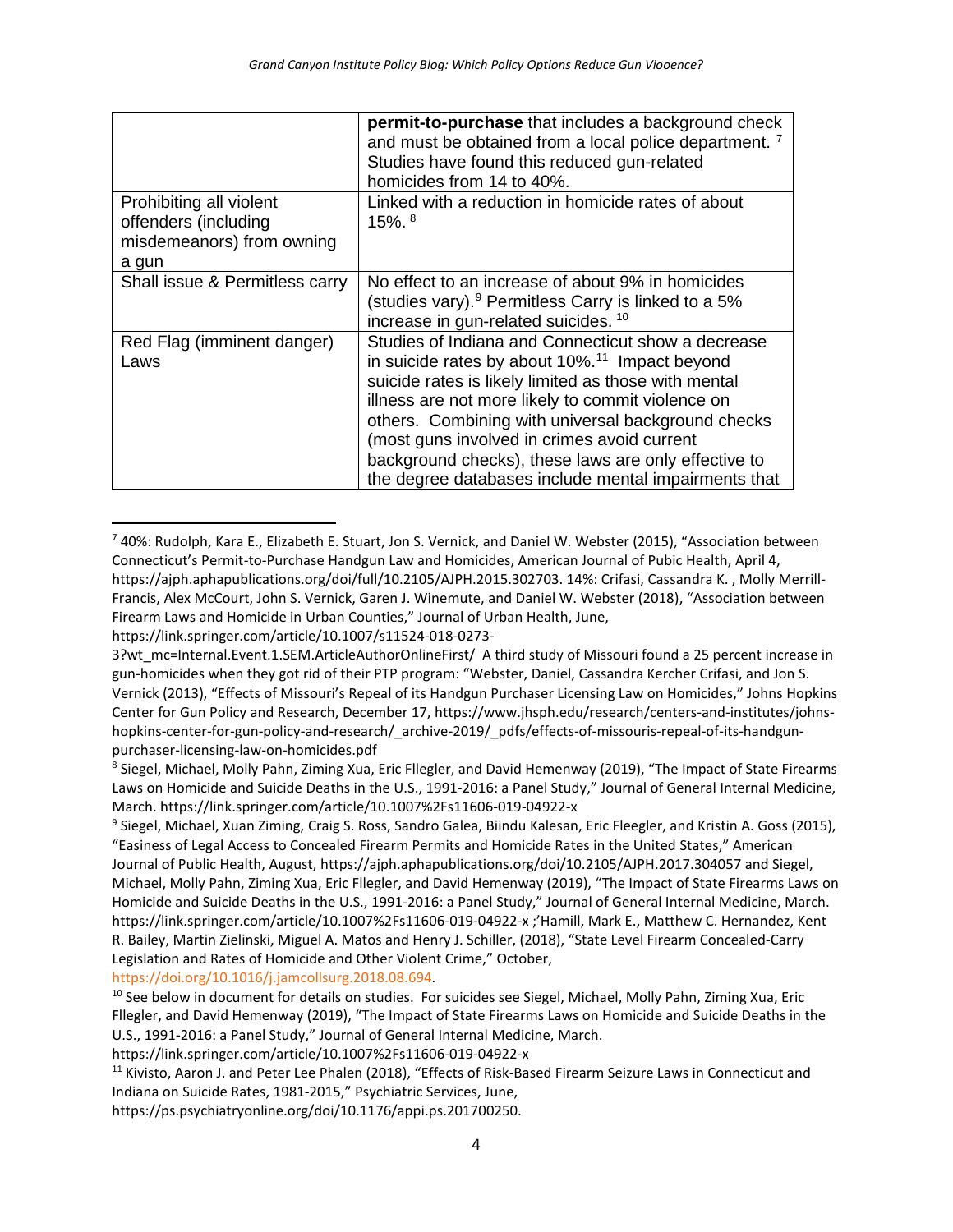| I may predispose someone to violence (Jared Loughner |
|------------------------------------------------------|
| had no records in a searchable database.)            |

Many agree that there is limited political capital for passing firearm-related legislation. Therefore, proposed policies should have significant public support *and* be effective at reducing firearm related deaths. *[The New York Times](https://www.nytimes.com/interactive/2017/10/05/upshot/how-to-reduce-mass-shooting-deaths-experts-say-these-gun-laws-could-help.html)* published an article in October 2017 that gathered input from researchers regarding how they viewed the efficacy of a range of policies to prevent gun deaths and nationwide public support for those same policies.

The three policies that were identified as likely to be successful were:

- Barring sales to all violent criminals 85% public support, 6.8 on a scale of 1 to 10 for effectiveness.
- Universal checks for gun buyers 89% public support, 6.6 on a scale of 1 to 10 for effectiveness.
- Bar sales to people deemed dangerous by a mental health provider 88% public support, 6.3 on a scale of 1 to 10 for effectiveness.

The data for *The New York Times* article was gathered in June 2016. Public support may have shifted on some of the policies reviewed given the number of mass shootings since the article was published.

# **Firearm laws in Arizona**[12](#page-4-0)

Arizona has minimal regulations in place to govern firearms. The following is a summary of Arizona's laws:

## *Shall-Issue/Permitless Carry*

Also known as Constitutional Carry, no permit is required to carry a concealed handgun in Arizona for people 21 years and older. A person must be 18 years old or older to open carry. State law does not require the registration of firearms.

For purposes of reciprocity with other states and carrying firearms in regulated places, Arizona gun owners can apply for a concealed carry permit from the Concealed Weapons Permit Unit of the Arizona Department of Public Safety.

## *Stand Your Ground*

This law allows for the deadly use of force as a first resort if a person is threatened in a public place.

## *Right to Possession Under Mental Health Law*

A person found to have a persistent or acute disability or to be a danger to self or to others automatically becomes a prohibited firearm possessor indefinitely, with notification to the Arizona Dept. of Public Safety.

# *Background Checks*

<span id="page-4-0"></span><sup>&</sup>lt;sup>12</sup> [https://en.wikipedia.org/wiki/Gun\\_laws\\_in\\_Arizona](https://en.wikipedia.org/wiki/Gun_laws_in_Arizona)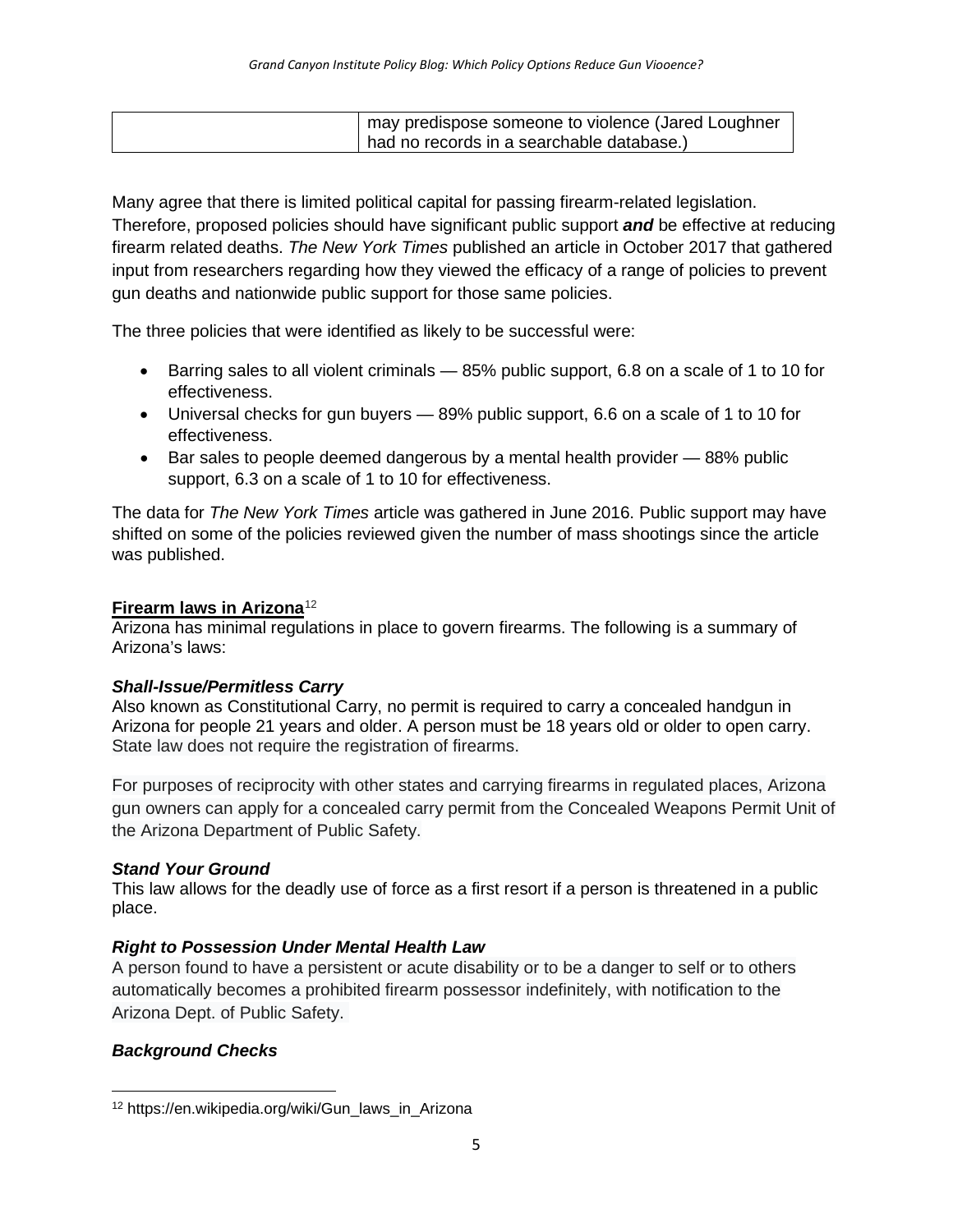Are not required. In May 2017, Gov. Doug Ducey signed a bill that prevents local governments from requiring background checks for private sales.

#### *Native American Tribes*

Tribal governments may have gun laws that are identical to or more restrictive than state law. Some tribal governments in Arizona may not recognize Arizona law on the concealed carrying of firearms without a permit while on tribal land.<sup>[13](#page-5-0)</sup>

#### **Laws and their impact on gun violence**

It is useful to understand the impact that firearm regulations have had on firearm-related deaths when contemplating any changes to legislation. The following provides an overview of various firearm regulations and data available to demonstrate their impact.

#### **Assault weapons and high capacity magazines**

Assault weapons are a focal point of discussion in the gun control debate and their ban is a priority for many given the lethal damage they can unleash in a short period of time. Less than 3% of gun homicides in the US are caused by assault rifles according to a review of the assault weapons ban published in Vox in April 2018.<sup>[14](#page-5-1)</sup>

Analyses of the 1994 Violent Crime Control and Law Enforcement Act, which banned assault weapons, provided mixed results. Christopher Koper, a Professor of Criminology, Law and Society at George Mason University, conducted the study for the US Department of Justice's National Institute of Justice. He found that crimes committed with assault weapons declined while there was a steady or increasing number of crimes committed with other guns equipped with large capacity magazines. Koper cautioned that the efficacy of the ban is difficult to determine because of its loopholes.<sup>[15](#page-5-2)</sup>

Notably, Koper indicated that he felt the ban on large capacity magazines could have been the law's 'most important provision' because it affected firearms not covered by the assault weapons ban.<sup>[16](#page-5-3)</sup>

The RAND Corporation went a step further and looked at assault weapons bans at the state level. RAND determined that evidence was 'inconclusive' with regard to the effect bans had on assault weapons and high capacity magazines in mass shootings and violent crime.

One of the criticisms of the 1994 ban is that it phased out assault weapons over time resulting in a gradual impact — some believe that if the ban had stayed in place the impact would have grown over time. Daniel Webster, director of the Center for Gun Policy and Research said that based on an unpublished analysis of a public mass shooting database created by Mother

<span id="page-5-0"></span><sup>13</sup> [https://en.wikipedia.org/wiki/Gun\\_laws\\_in\\_Arizona](https://en.wikipedia.org/wiki/Gun_laws_in_Arizona)

<span id="page-5-3"></span><span id="page-5-2"></span><span id="page-5-1"></span><sup>14</sup> Lopez, German. (April 3, 2018). *The Capital Gazzette shooting and the limits of an assault weapons ban.* Retrieved fro[m https://www.vox.com/policy-and-politics/2018/4/3/17174160/assault-weapons-ar-15-ban.](https://www.vox.com/policy-and-politics/2018/4/3/17174160/assault-weapons-ar-15-ban)  <sup>15</sup> Koper, Christopher (July 2004) *Updated Assessment of the Federal Assault Weapons Ban: Impacts on Gun Markets and Gun Violence, 1994-2003.* Retrieved fro[m https://www.ncjrs.gov/pdffiles1/nij/grants/204431.pdf](https://www.ncjrs.gov/pdffiles1/nij/grants/204431.pdf) <sup>16</sup> Lopez, German.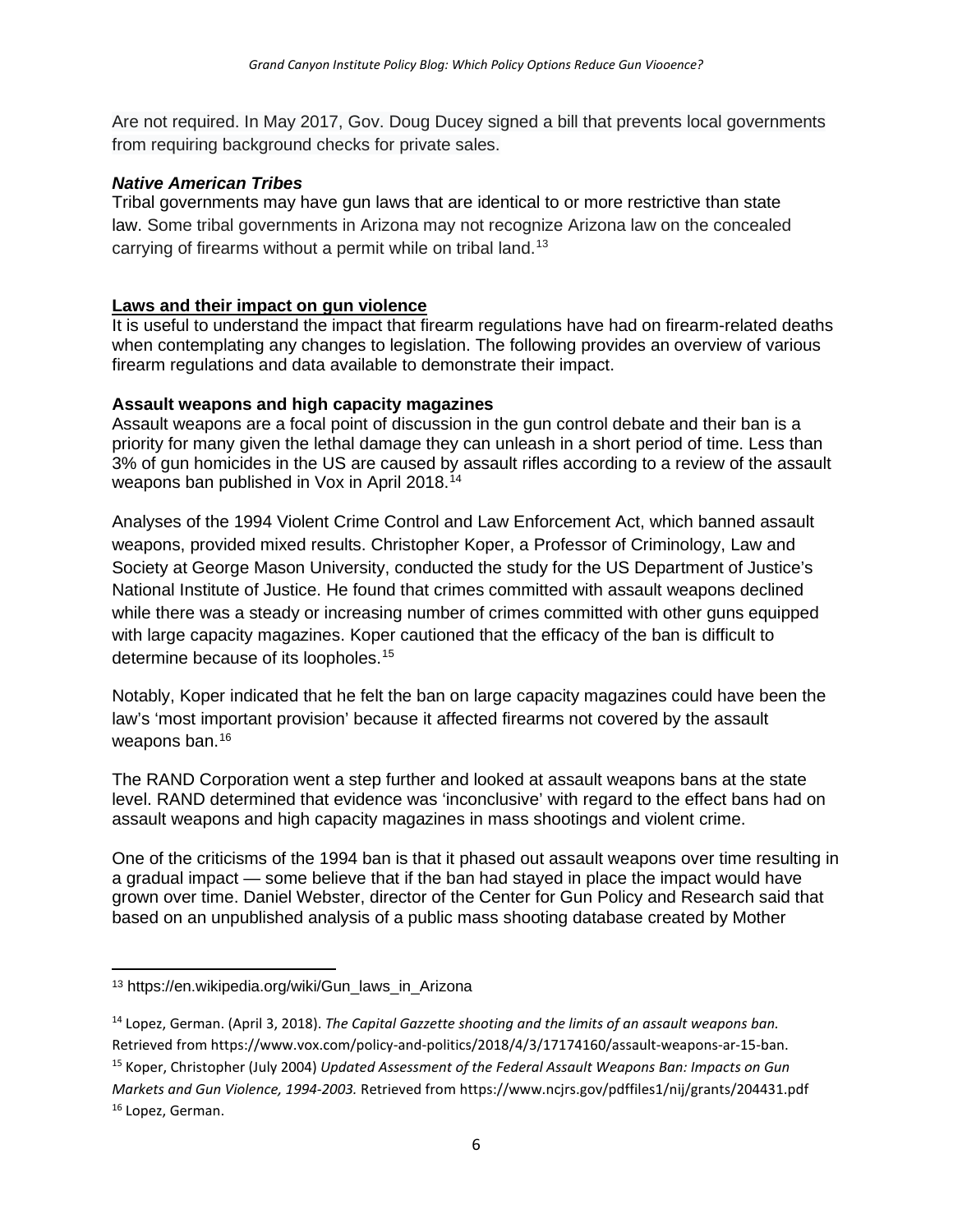Jones, "...the number of people who are shot in public mass shootings goes down roughly by 10 percent every year that the law was in place."<sup>[17](#page-6-0)</sup>

#### **Universal background checks**

A 2019 study found a 16% decrease in overall homicide rates associated with states that required universal background checks.[18](#page-6-1) Such laws require that a purchaser must undergo a background check at the point of purchase or through a license or permitting process. Other research has not found as dramatic an impact . RAND found moderate evidence that universal background checks reduce violent crime and suicide, but some other recent studies found no statistical effect. Background checks are only as effective as the datasets used as well as how well they are enforced. Some critics have noted that some research relied on times when implementation was still ramping up.<sup>[19](#page-6-2)</sup>

Federal law currently requires that gun dealers conduct background checks before selling a customer a gun. Background checks are not required in firearm sales by unlicensed sellers – these sales take place at guns shows, over the internet, etc. This opens up the opportunity for people with domestic abuse record, violent offenders or people with mental illness to purchase guns. According to the Giffords Law Center, 22% of gun owners in the United States bought their most recent gun without a background check.<sup>[20](#page-6-3)</sup> Those guns evading current background checks are far more likely to be used in crime.

One clear policy that consistently shows positive results are Permit to Purchase laws. Connecticut's Permit-to-Purchase law — in place for more than 20 years — has with statistical controls for other factors been estimated to reduce fire arms homicides by 40%. Under Permit to Purchase individuals must visit a local police station to receive a permit to purchase firearms and must pass a background check. That said, no gun restriction legislation will stop all violence, and this law was not able to stop the Sandy Hook massacre, probably because the killer's mother acquired the guns.<sup>[21](#page-6-4)</sup>

PTP was in rescinded in Missouri and researchers there found gun-related homicide rates rose nearly 25%. One of the recent studies that found no clear impact from expanded background checks did find that PTP reduced firearm-related homicides by 14 percent. <sup>[22](#page-6-5)</sup>

<span id="page-6-0"></span> $17$  Lopez, German.<br> $18$  Siegel et al.

<span id="page-6-1"></span>

<span id="page-6-2"></span><sup>&</sup>lt;sup>19</sup> Links to research can be found in Lopez, German (2019), "The House just passed what could be the biggest change to federal gun laws in decades: The research, however, suggests that Congress should go even bigger," February 27[, https://www.vox.com/policy-and-politics/2019/2/27/18224727/house-universal-background-checks](https://www.vox.com/policy-and-politics/2019/2/27/18224727/house-universal-background-checks-gun-violence-congress)[gun-violence-congress.](https://www.vox.com/policy-and-politics/2019/2/27/18224727/house-universal-background-checks-gun-violence-congress)

<span id="page-6-3"></span><sup>&</sup>lt;sup>20</sup> <https://lawcenter.giffords.org/gun-laws/policy-areas/background-checks/universal-background-checks/>

<span id="page-6-4"></span><sup>&</sup>lt;sup>21</sup> Rudolph, Kara E., Elizabeth E. Stuart, Jon S. Vernick, and Daniel W. Webster (2015), "Association between Connecticut's Permit-to-Purchase Handgun Law and Homicides, American Journal of Pubic Health, April 4, [https://ajph.aphapublications.org/doi/full/10.2105/AJPH.2015.302703.](https://ajph.aphapublications.org/doi/full/10.2105/AJPH.2015.302703)

<span id="page-6-5"></span><sup>&</sup>lt;sup>22</sup> 14%: Crifasi, Cassandra K., Molly Merrill-Francis, Alex McCourt, John S. Vernick, Garen J. Winemute, and Daniel W. Webster (2018), "Association between Firearm Laws and Homicide in Urban Counties," Journal of Urban Health, June, [https://link.springer.com/article/10.1007/s11524-018-0273-](https://link.springer.com/article/10.1007/s11524-018-0273-3?wt_mc=Internal.Event.1.SEM.ArticleAuthorOnlineFirst/)

[<sup>3?</sup>wt\\_mc=Internal.Event.1.SEM.ArticleAuthorOnlineFirst/](https://link.springer.com/article/10.1007/s11524-018-0273-3?wt_mc=Internal.Event.1.SEM.ArticleAuthorOnlineFirst/) A third study of Missouri found a 25 percent increase in gun-homicides when they got rid of their PTP program: "Webster, Daniel, Cassandra Kercher Crifasi, and Jon S.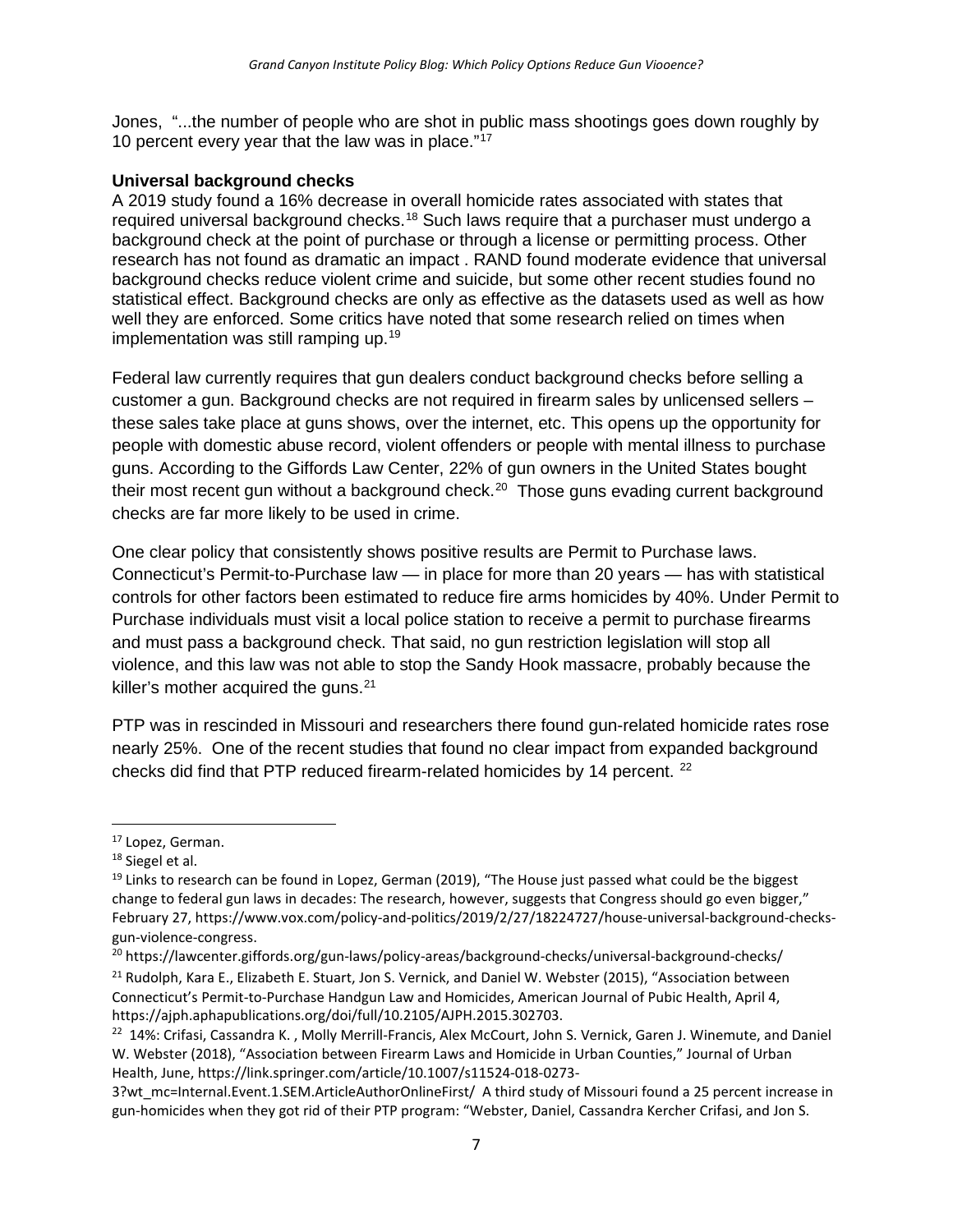PTP is also been demonstrated to significantly reduce gun-related suicides as well.

#### **Violent misdemeanor laws**

Laws that bar individuals of convicted of violent misdemeanors from possessing a gun were associated with a 15 to 20 % decrease in homicides. Specific stipulations of the laws studied include that it:

- covers the possession as well as the purchase of firearms.
- must include assault as well as aggravated assault in reference to the prior misdemeanor.
- must extend beyond domestic violence-related misdemeanors, restraining orders and stalking.
- must not require that the misdemeanor be punishable by imprisonment of more than one year.
- must not require that the misdemeanor involve the use of a firearm or result in injury.<sup>[23](#page-7-0)</sup>

When a domestic abuser has access to a gun, their victim is five times more likely to be killed, according to the Giffords Law Center to Prevent Gun Violence.<sup>[24](#page-7-1)</sup>

#### **Shall-carry laws**

Thirty-six states have 'shall carry' laws that entitle a person to a concealed carry permit unless the individual meets some disqualifying criteria. Research on Shall-carry and permitless carry is mixed regarding its impact on homicides and violent crime. Two studies suggest a positive connection with homicide rates (leading to more murders) —about  $7\%$  more<sup>25</sup>. A different study found no correlation with homicides or other violent crime.<sup>[26](#page-7-3)</sup> No evidence has been found that such legislation reduces crime.

However, permitless carry was found to lead to a 5% rise in suicides.<sup>[27](#page-7-4)</sup>

#### **Firearm violence research**

Vernick (2013), "Effects of Missouri's Repeal of its Handgun Purchaser Licensing Law on Homicides," Johns Hopkins Center for Gun Policy and Research, December 17[, https://www.jhsph.edu/research/centers-and-institutes/johns](https://www.jhsph.edu/research/centers-and-institutes/johns-hopkins-center-for-gun-policy-and-research/_archive-2019/_pdfs/effects-of-missouris-repeal-of-its-handgun-purchaser-licensing-law-on-homicides.pdf)[hopkins-center-for-gun-policy-and-research/\\_archive-2019/\\_pdfs/effects-of-missouris-repeal-of-its-handgun](https://www.jhsph.edu/research/centers-and-institutes/johns-hopkins-center-for-gun-policy-and-research/_archive-2019/_pdfs/effects-of-missouris-repeal-of-its-handgun-purchaser-licensing-law-on-homicides.pdf)[purchaser-licensing-law-on-homicides.pdf](https://www.jhsph.edu/research/centers-and-institutes/johns-hopkins-center-for-gun-policy-and-research/_archive-2019/_pdfs/effects-of-missouris-repeal-of-its-handgun-purchaser-licensing-law-on-homicides.pdf)

<span id="page-7-0"></span><sup>&</sup>lt;sup>23</sup> Siegel et al.

<span id="page-7-2"></span><span id="page-7-1"></span><sup>24</sup> <https://lawcenter.giffords.org/gun-laws/policy-areas/who-can-have-a-gun/domestic-violence-firearms/> <sup>25</sup> Siegel, Michael, Xuan Ziming, Craig S. Ross, Sandro Galea, Biindu Kalesan, Eric Fleegler, and Kristin A. Goss (2015), "Easiness of Legal Access to Concealed Firearm Permits and Homicide Rates in the United States," American Journal of Public Health, August,<https://ajph.aphapublications.org/doi/10.2105/AJPH.2017.304057> and Siegel, Michael, Molly Pahn, Ziming Xua, Eric Fllegler, and David Hemenway (2019), "The Impact of State Firearms Laws on Homicide and Suicide Deaths in the U.S., 1991-2016: a Panel Study," Journal of General Internal Medicine, March. https://link.springer.com/article/10.1007%2Fs11606-019-04922-x

<span id="page-7-3"></span><sup>&</sup>lt;sup>26</sup> Hamill, Mark E., Matthew C. Hernandez, Kent R. Bailey, Martin Zielinski, Miguel A. Matos and Henry J. Schiller, (2018), "State Level Firearm Concealed-Carry Legislation and Rates of Homicide and Other Violent Crime," October, [https://doi.org/10.1016/j.jamcollsurg.2018.08.694.](https://doi-org.ezproxy1.lib.asu.edu/10.1016/j.jamcollsurg.2018.08.694)

<span id="page-7-4"></span><sup>&</sup>lt;sup>27</sup> Siegel, Michael, Molly Pahn, Ziming Xua, Eric Fllegler, and David Hemenway (2019), "The Impact of State Firearms Laws on Homicide and Suicide Deaths in the U.S., 1991-2016: a Panel Study," Journal of General Internal Medicine, March. https://link.springer.com/article/10.1007%2Fs11606-019-04922-x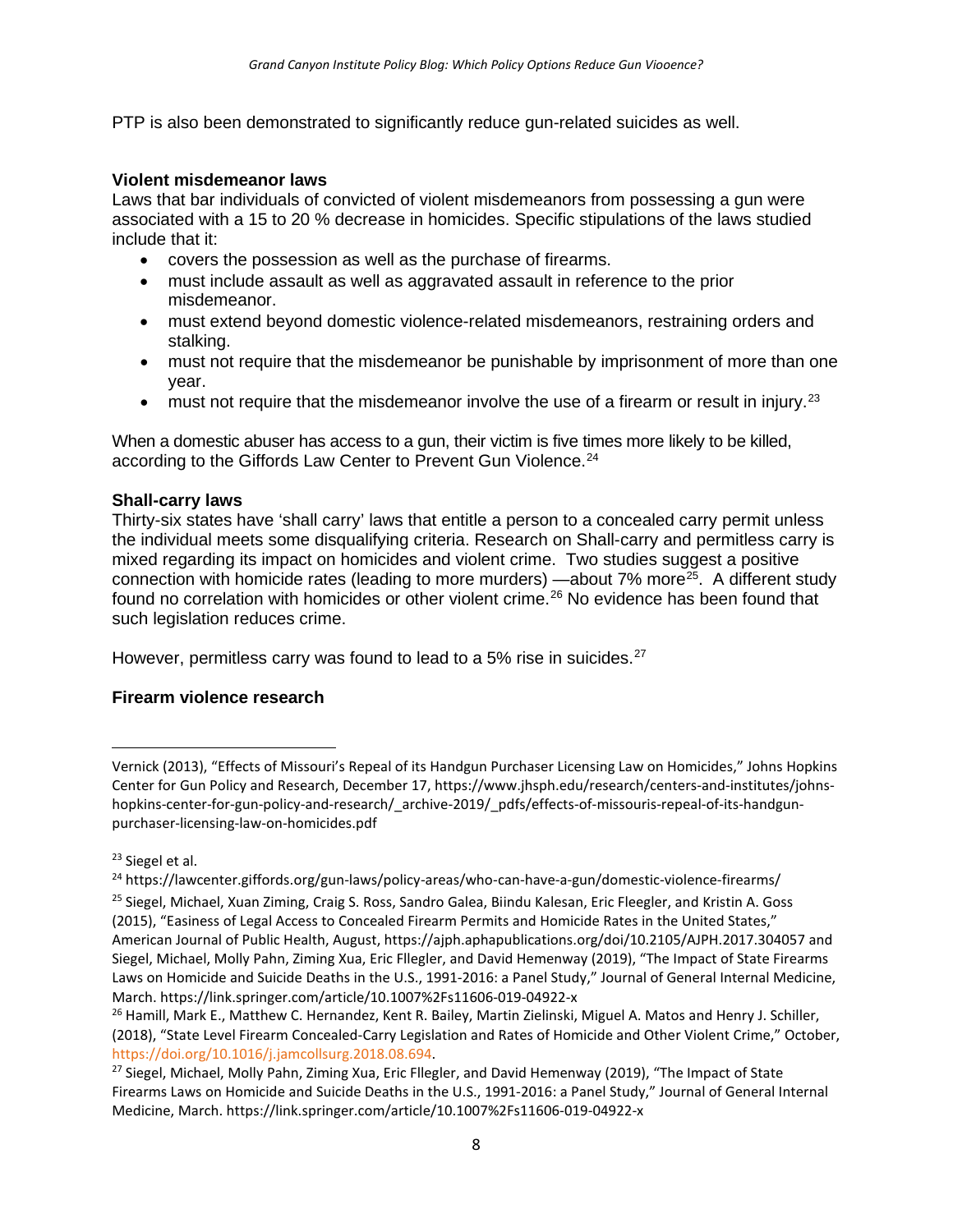One of the challenges in identifying strategies to combat violence associated with firearms is that the Center for Disease Control and Prevention is effectively prohibited from researching firearm violence or effective strategies for reducing the number of deaths and injuries. The Dickey Amendment passed by Congress in 1997 states that the CDC is prohibited from using funds for injury prevention and control "to advocate or promote gun control."

Ironically, Congressman Dickey who was passionate about Second Amendment rights changed his stance on research into gun violence. In a July 2012 opinion piece in the Washington Post he said, "Firearm injuries will continue to claim far too many lives at home, at school, at work and at the movies until we start asking and answering the hard questions. Scientific research should be conducted into preventing firearm injuries."<sup>[28](#page-8-0)</sup> However, the research ban though lifted in 2018 after the Parkland massacre of students at Marjory Stoneman Douglas High School has not been followed with any funding to actually student gun violence<sup>29</sup>.

Similarly, research to understand the impact of assault weapons on mass shootings is also weak because there is no designated database for tracking these crimes or the weapons used.

# **Tracking guns**

Another obstacle at the federal level is the Tiahrt Amendment which prohibits the Bureau of Alcohol, Tobacco and Firearms (ATF) from maintaining a searchable database. Tracking a gun used to commit a crime requires searching through paper records that are handwritten and stored in boxes. Proponents of the law claim that it protects second amendment rights while critics say it prevents enforcement of the law.

Dave Wells, Ph.D., Research Director, [dwells@azgci.org,](mailto:dwells@azgci.org) *(602) 595-1025, ext. 2*

The Grand Canyon Institute, a 501(c) 3 nonprofit organization, is a centrist think tank led by a bipartisan group of former state lawmakers, economists, community leaders and academicians. The Grand Canyon Institute serves as an independent voice reflecting a pragmatic approach to addressing economic, fiscal, budgetary and taxation issues confronting Arizona.

> Grand Canyon Institute P.O. Box 1008 Phoenix, Arizona 85001-1008 [GrandCanyonInsitute.org](http://grandcanyoninstitute.org/)

<span id="page-8-0"></span><sup>&</sup>lt;sup>28</sup> [https://www.washingtonpost.com/opinions/we-wont-know-the-cause-of-gun-violence-until-we-look-for](https://www.washingtonpost.com/opinions/we-wont-know-the-cause-of-gun-violence-until-we-look-for-it/2012/07/27/gJQAPfenEX_story.html)[it/2012/07/27/gJQAPfenEX\\_story.html](https://www.washingtonpost.com/opinions/we-wont-know-the-cause-of-gun-violence-until-we-look-for-it/2012/07/27/gJQAPfenEX_story.html)

<span id="page-8-1"></span> $^{29}$  Lalo, Matt (2019), "The CDC could totally study gun violence—it just needs money," Wired, August 7, <https://www.wired.com/story/cdc-gun-violence-research-money/>